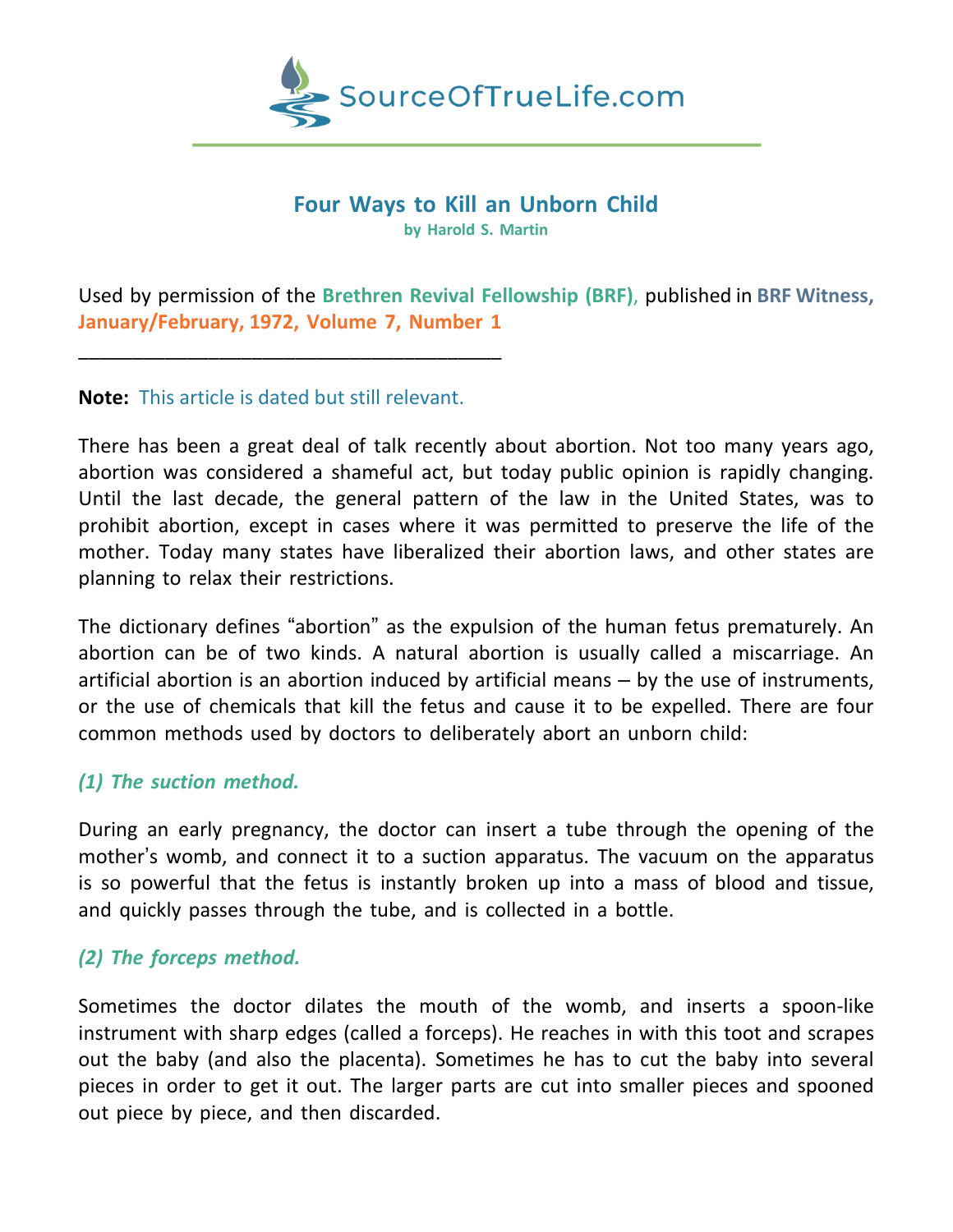#### *(3) The Caesarean-type method.*

Larger babies may require an abdominal operation. The womb is cut open and the baby is lifted out. It usually squirms and moves its arms and legs; it tries to breathe; the heart often continues to beat; but the organs are not sufficiently developed, and so within a few hours, it usually dies.

## *(4) The chemical method.*

The doctor sticks a large needle through the wall of the mother's abdomen and into the womb. A strong, salt-water solution is injected. The baby thrashes around for a few moments, and then soon dies. Within twenty-four hours, labor starts, and the dead body is delivered.

Abortion is nothing but barbarianism in the Twentieth Century! No wonder some nurses are rebelling. They are expected to finish the work of abortion, by taking the crushed, bloody mass of the fetus, and then disposing of it. In light of the current discussion on abortion, in this message we want to look at several aspects of the topic.

#### **1. AN UNBORN BABY IS A HUMAN BEING**

Some say the fetus is not a human being, but merely a mass of protoplasm, a group of cells, a mass of tissue. One denominational resolution says, "The fetus is not a person, but rather, tissue with the potentiality of becoming a person." The Scriptures, however, give evidence that life begins at conception , and therefore to take the life of an unborn child (regardless of the number of days it has been forming in the mother's body), is nothing but tragic murder.

The Bible speaks of pre-natal personhood. Jeremiah (in **Jeremiah 1:5**) says that he was set apart and ordained a prophet before he came forth out of the womb. God said, "Before you came forth out of the womb, I sanctified you, and ordained you a prophet to the nations." If Jeremiah's mother would have had an abortion – it would have been Jeremiah who was killed. The mother would not have known his name, but God had already named him.

John the Baptist **(Luke 1:44)** leaped for joy in his mother's womb, when Mary greeted her. Notice – a fetus "leaped for joy."

David says of his pre-natal infancy, "Behold I was shaped in iniquity, and in sin did my mother conceive me" **(Psalm 51:5).** Notice the personal pronouns. Even at the time of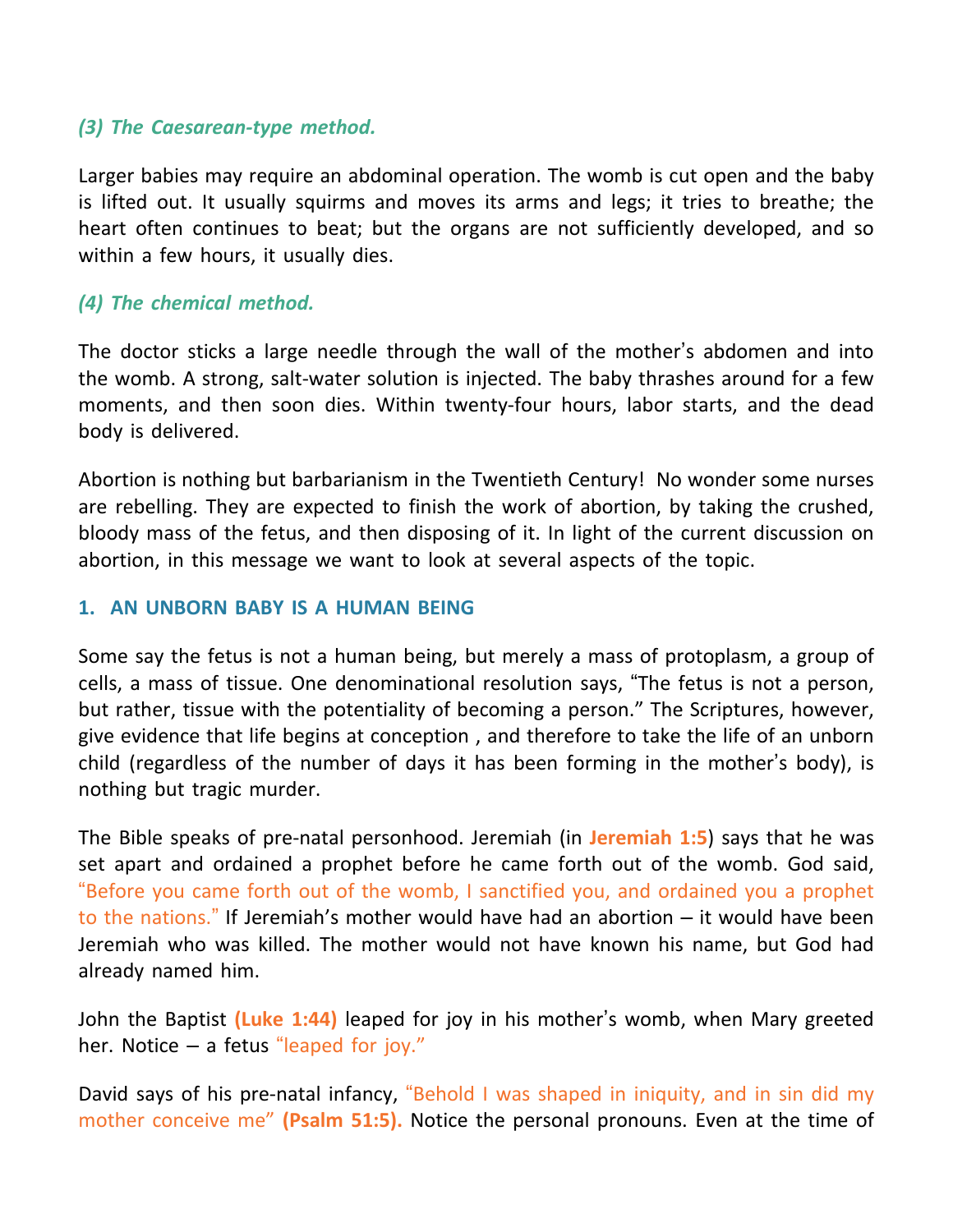conception, David was a person. I was shaped in iniquity; my mother conceived me. (This is not saying that David was conceived out of wedlock, nor that the sex-relationship is sinful – but that at the time of conception, he received the sin nature). In **Psalms 139:13-16,** David again uses the personal pronouns., when he talks about being marvelously formed in the inner recesses of his mother's body. In fact, the Psalmist says that from the very beginning of life, God has plans for each one of us in a book. "You saw me before I was born and scheduled each day of my life before I began to breathe. Every day was recorded in your Book!" (**Psalm 139:16** *Living Bible*).

Gabriel announced to Mary **(Luke 1:31)** that she would conceive and bring forth a son – and in **verse 36,** Gabriel says, "Thy cousin Elizabeth, she hath also conceived a son." Mary conceived a son; Elizabeth conceived a son. An abortion (at the time each of these women conceived) would have been aborting (or killing) a son.

The unborn baby is a person, and he has a right to live. The unborn baby is not merely a potential human being; rather, the fetus is a human being with potential! The fetus is not just a thing, a blob of flesh, a mere part of the mother's body – not something she can dispose of like a tonsil or a scab . The unborn baby is a person, whose life must not be taken simply at will.

## **2. ARGUMENTS USED TO FAVOR ABORTION**

One of the common arguments given to favor abortion, is that the baby might be a threat to the mother's physical or mental well-being. But most doctors agree that in our day of excellent medical care, abortion is simply not necessary to save the life of the mother. And concerning mental health abortion doesn't alleviate mental problems; it contributes to mental anguish (because of guilt feelings following abortion). Very few women who have had an abortion, get by without at some time or the other, asking themselves the question, "Did I really kill my baby?"

Another argument given to favor abortion is the argument that the baby might be the result of rape or incest. But the unborn child is an innocent being, and is in no way responsible for the offense, and should hardly be punished for the crime of the parent. Furthermore, this argument bears little weight, because "rape and incest account for a negligible percentage of abortions" (*Time*, Sept. 27, 1971).

Some argue that abortion should be permitted when there is a possibility that the baby might be physically or mentally deformed. But a doctor's prediction that a child might be deformed, is not guaranteed to be absolutely correct. And so, to abort a child, might mean the murdering of a normal child. And even to kill a deformed child is contrary to the kind of compassion Jesus showed. The Bible says, "Even a bruised reed shall he not break." Then too, God has often made defective children a wonderful blessing for the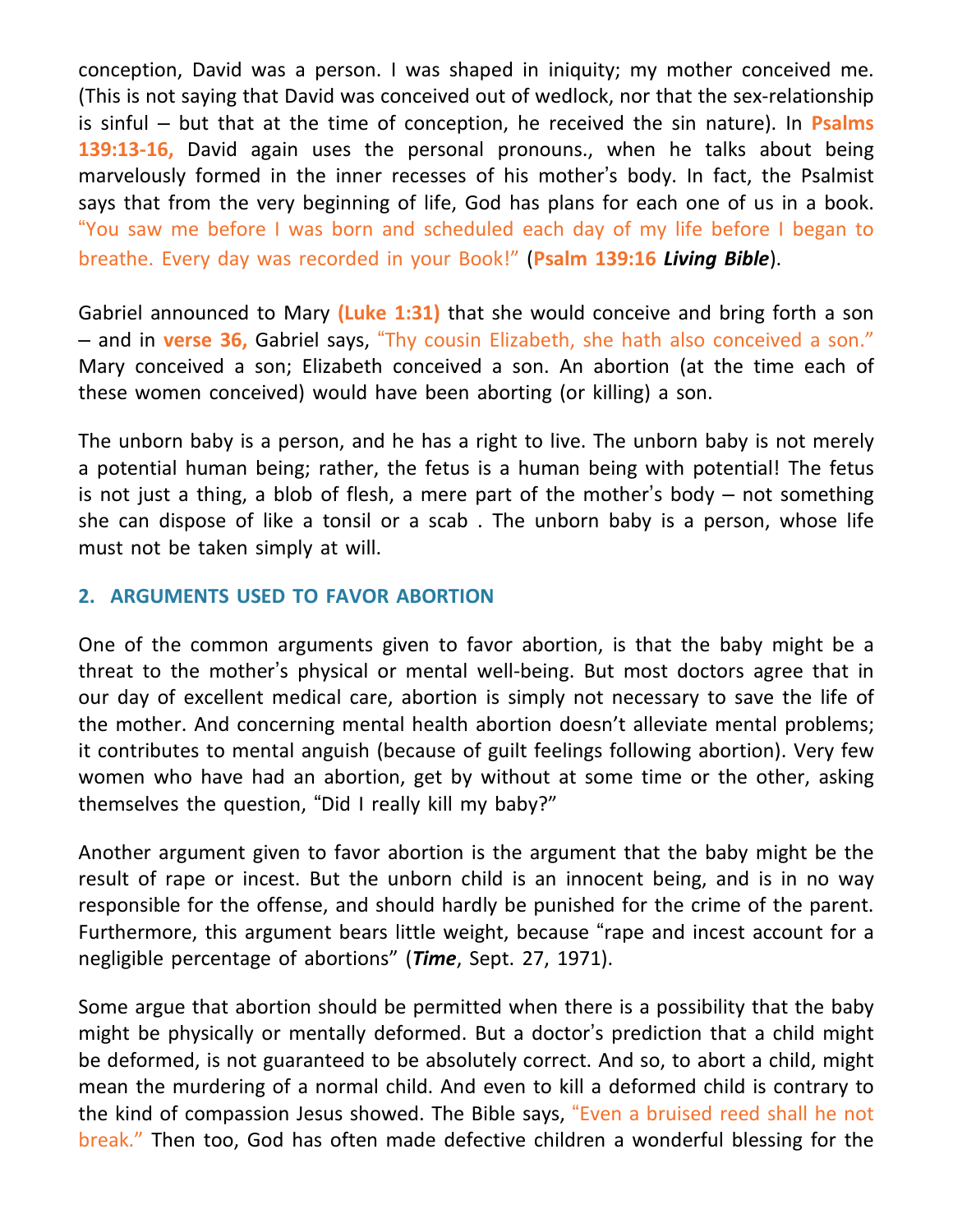parents, and for the whole family. The writer of the biography of Bob Childress (*The Man Who Moved a Mountain*) tells about their deformed daughter (Hattie), and concludes the section on her life by saying, "The retarded child who was not supposed to have lived long at all, had made their lives rich."

Another reason suggested to favor abortion, is that one can stop criminal abortions by making abortion legal. Some say that by not permitting abortions legally in hospitals, thousands of abortions are being performed illegally anyway, only they are being done in back rooms and basements by untrained personnel. But in those countries which already have liberal abortion laws, the rate of criminal abortions has also gone up (along with the rate of abortions in general). When it's legal and popular and acceptable to have abortions, then criminal abortions (performed by unskilled persons) also increase.

There may be an occasional necessity for a therapeutic abortion for example, the case of a tubular pregnancy. But most of the reasons given for justifying abortion are simply not acceptable in light of the sacredness of human life.

# **3. SERIOUS OBJECTIONS TO THE PRACTICE OF ABORTION**

The primary reason why Christian people must object to the loose practice of abortion, is that the fetus which the expectant mother carries, is already a living human being. In the wisdom of God, physical life passes from one generation to another, across the fragile bridge of just two human cells. And by repeated divisions, the first cell becomes two, and then four, and then eight – and then soon develops the features of the human body. By the twenty-first day, the heart is beating, and by the sixty-fourth day, the eyes are forming. Every characteristic that the human being will ever have is genetically present at the time of conception. And as was pointed out earlier, the Bible uses personal pronouns when speaking of the unborn – even from the time of conception. The unborn baby is a human being, and to terminate a human life is murder.

A second objection to the practice of abortion, is that the liberalization of abortion laws may ultimately lead to the legalized extermination of other human beings. If an infant fetus can be destroyed simply to suit the parents' personal convenience  $-$  it's going to be relatively easy for a child to dispose of his parents, when they become old and senile. If our society permits the killing of unborn children, then it won't be long until the lives of the aged, and the handicapped, and the retarded are going to likewise be candidates for destruction. If your doctor will take money for the killing of an innocent baby in the womb, he may kill you some day (when paid to do it by your children).

Another serious objection to abortion, is that easy abortion leads to increased promiscuity among those who are not married to each other. The primary reason why abortion is so popular today, is that it is an easy way to do away with unwanted